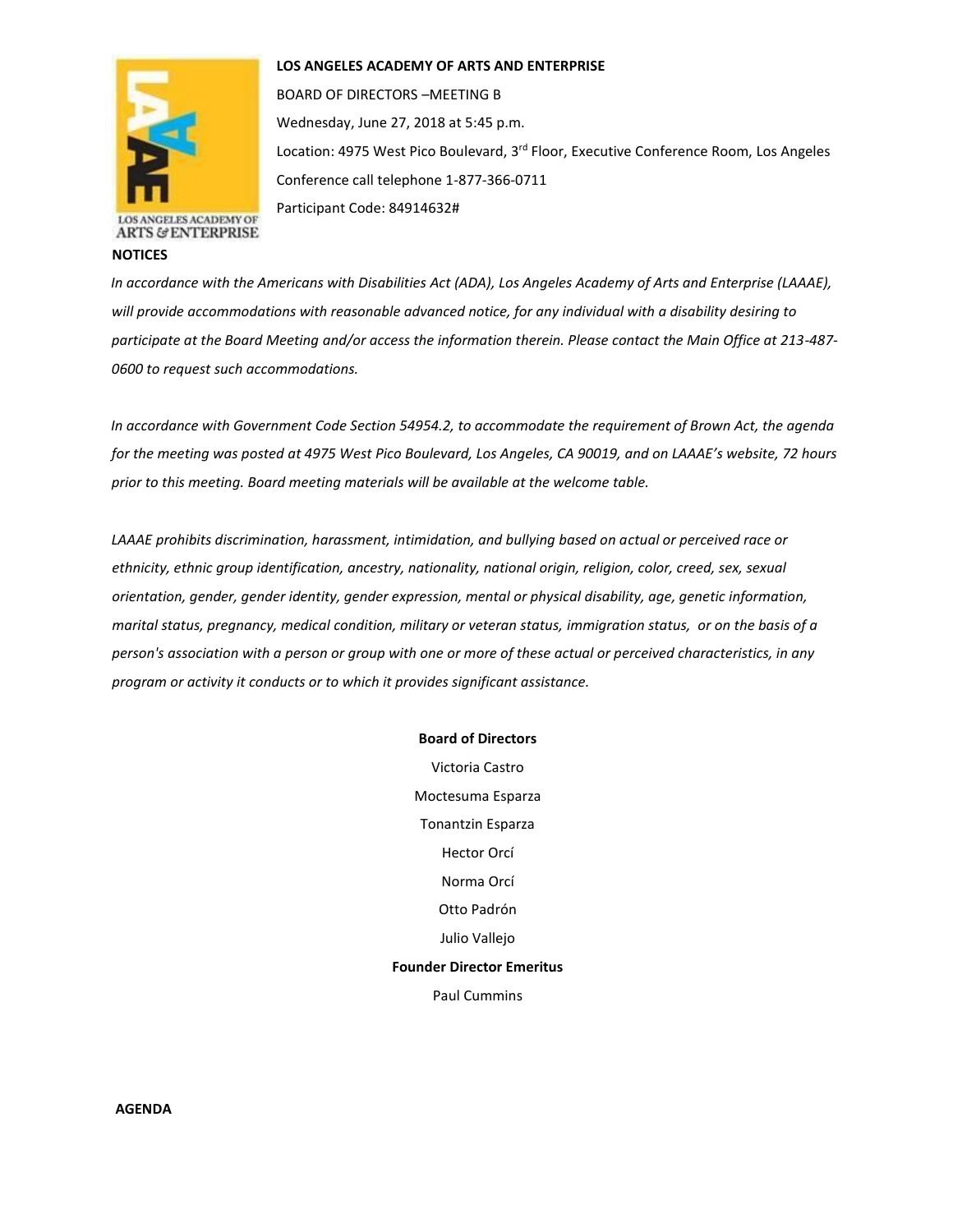## **LOS ANGELES ACADEMY OF ARTS AND ENTERPRISE**



BOARD OF DIRECTORS –MEETING B Wednesday, June 27, 2018 at 5:45 p.m. Location: 4975 West Pico Boulevard, 3<sup>rd</sup> Floor, Executive Conference Room, Los Angeles Conference call telephone 1-877-366-0711 Participant Code: 84914632#

LOS ANGELES ACADEMY OF **ARTS & ENTERPRISE** 

- 1. Welcome-Call to Order- Roll Call- Establish Quorum
- 2. Approval of Agenda
- 3. Approval of Previous Meeting Minutes
- 4. Principal Update
	- a. Enrollment Update
	- b. Academic Update
	- c. Dashboard Presentation
	- d. Arts
- 5. Stakeholder Update
- 6. Public Comment
- 7. New Business
	- a. Approval of Financial Reports
		- i. Balance Sheet
		- ii. Income Statement
		- iii. Budget to Actuals
		- iv. Cash Flow
		- v. Check Register
- 8. Adoption of 2016 IRS Form 8868, 2016 IRS Form 990, and 2016 FTB Form 199 Submission
- 9. Adoption of 2016 IRS Form 8879-EO and 2016 FTB Form 8453-EO Submission
- 10. Adoption of Proposed Budget for 2018-19 Fiscal Year
- 11. Adoption of 2018-19 School Calendar
- 12. Adoption of 2018-19 School Bell Schedule
- 13. Adoption of 2018-19 Welligent Calendar